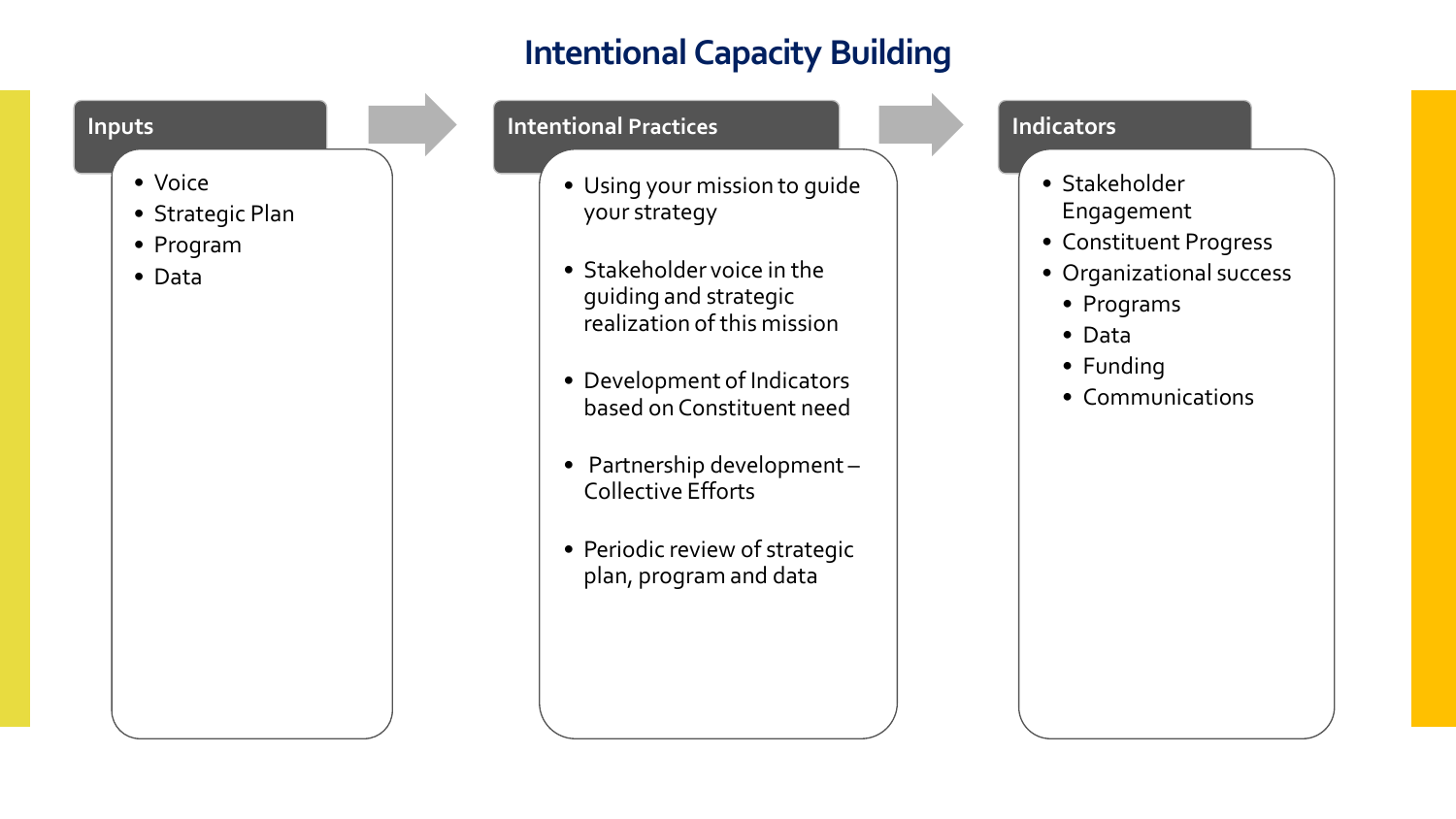# **How?**

#### **Inputs**

- Reevaluate whose Voices are needed
- Revisit your Strategic Plan
- Define Programs that meet your mission and the needs of those your serve
- Use Data qualitative and quantitative to measure and track your progress

### **Intentional Practices**

- Using your mission to guide your strategy
- Let stakeholder voice (staff, board, funders, community, those your serve) in the guiding and strategic realization of this mission
- Your success should be defined by the success and progress of those your serve - Develop indicators based on their needs
- Find partners that you can collectively work with who enhance and compliment your programs and services
- Bimonthly , Quarterly, etc set a review schedule of strategic plan, program and data

## **Indicators**

- Stakeholder engagement
	- Clear expectations and buy-in internally
	- Open dialogue with Funders
	- Program Participation
- Constituent Progress
- Organizational success
	- Programs
	- Data
	- Funding
	- Communications